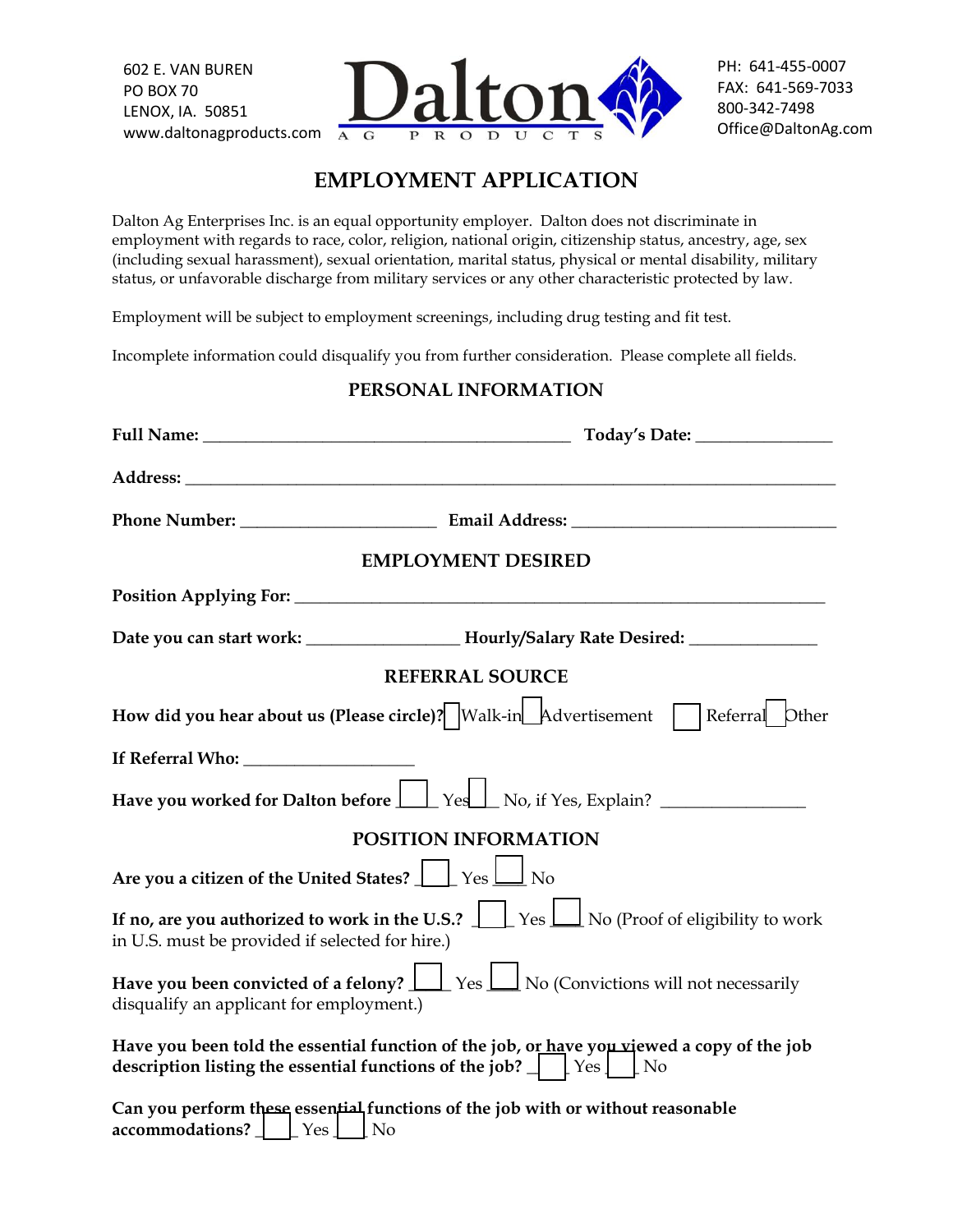## **EDUCATION**

|                                                                                                        | High School: City, State: City, State: City, State: City, State: City, State: City, State: City, State: City, State: City, State: City, State: City, State: City, State: City, State: City, State: City, State: City, State: C |  |
|--------------------------------------------------------------------------------------------------------|--------------------------------------------------------------------------------------------------------------------------------------------------------------------------------------------------------------------------------|--|
|                                                                                                        |                                                                                                                                                                                                                                |  |
|                                                                                                        |                                                                                                                                                                                                                                |  |
|                                                                                                        |                                                                                                                                                                                                                                |  |
|                                                                                                        |                                                                                                                                                                                                                                |  |
|                                                                                                        |                                                                                                                                                                                                                                |  |
|                                                                                                        | <b>EMPLOYMENT</b>                                                                                                                                                                                                              |  |
| Start with your present or most recent employment and work back.                                       |                                                                                                                                                                                                                                |  |
|                                                                                                        |                                                                                                                                                                                                                                |  |
|                                                                                                        |                                                                                                                                                                                                                                |  |
|                                                                                                        |                                                                                                                                                                                                                                |  |
|                                                                                                        | From: To: To: Reason for Leaving: 1990.                                                                                                                                                                                        |  |
| May we contact your present employer? $\boxed{\phantom{1}}$ Yes $\boxed{\phantom{1}}$ No               |                                                                                                                                                                                                                                |  |
|                                                                                                        |                                                                                                                                                                                                                                |  |
|                                                                                                        |                                                                                                                                                                                                                                |  |
|                                                                                                        |                                                                                                                                                                                                                                |  |
|                                                                                                        | From: To: To: Reason for Leaving: 1998                                                                                                                                                                                         |  |
| May we contact your present employer? $\boxed{\phantom{a}}$ Yes $\phantom{a}\phantom{a}\phantom{a}$ No |                                                                                                                                                                                                                                |  |
|                                                                                                        |                                                                                                                                                                                                                                |  |
|                                                                                                        |                                                                                                                                                                                                                                |  |
|                                                                                                        |                                                                                                                                                                                                                                |  |
|                                                                                                        |                                                                                                                                                                                                                                |  |
| May we contact your present employer? $\Box$ Yes $\Box$ No                                             |                                                                                                                                                                                                                                |  |